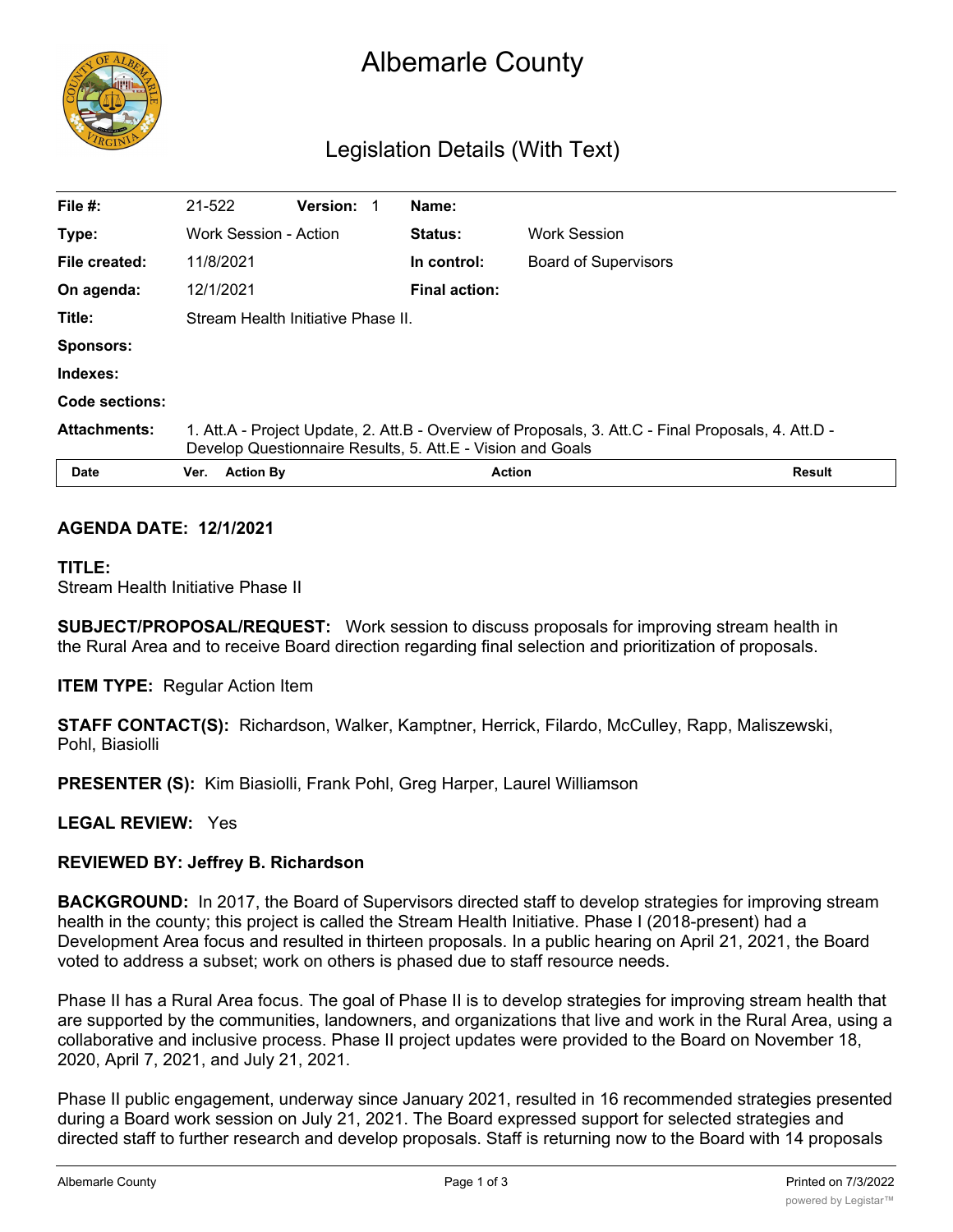based on the strategies, staff analysis, community feedback, and input from the Board.

**STRATEGIC PLAN:** Natural Resources Stewardship - Thoughtfully protect and manage Albemarle County's ecosystems and natural resources in both the rural and development areas to safeguard the quality of life of current and future generations.

**DISCUSSION:** A project update on Phase II is provided as Attachment A. An overview of the fourteen final proposals is included as Attachment B, and detailed descriptions are included as Attachment C. Public input received through a questionnaire is provided as Attachment D. Full proposals provided in Attachment C include analysis, anticipated outcomes, resource needs, and alignment with other County plans. Options were selected due to their ability to address the project goal of improving stream health in the Rural Area, and each might address one or more of the Vision & Goals for Stream Health in our Community (see Attachment E). Equity impact assessments are underway and will be completed prior to implementation of any project or

| Stream Health Initiative Phase II Proposals |                                                    |  |                                                  |  |  |  |  |  |  |
|---------------------------------------------|----------------------------------------------------|--|--------------------------------------------------|--|--|--|--|--|--|
|                                             | <b>Stream Buffer Overlay District</b>              |  | Stability for Agricultural Cost-Share Programs   |  |  |  |  |  |  |
|                                             | Strengthen Restoration and Mitigation Requirements |  | Leverage Agricultural BMP Incentives             |  |  |  |  |  |  |
|                                             | Environmental Restoration ZTA                      |  | Expand Albemarle Conservation Assistance Program |  |  |  |  |  |  |
| 4                                           | Sustainable Onsite Sewage Treatment Systems        |  | Low-Impact Development Study                     |  |  |  |  |  |  |
| 5                                           | Development Phase Carryover Items                  |  | Stream Quality Assessment Program                |  |  |  |  |  |  |
| 6                                           | Land Conservation for Water Quality                |  | New Landowner Education Project                  |  |  |  |  |  |  |
|                                             | Riparian Conservation Assistance Program           |  | Expand Watershed Education in Schools            |  |  |  |  |  |  |

program. Numbers associated with each proposal are for reference only and do not indicate prioritization.

**BUDGET IMPACT:** Each proposal requires some combination of existing staff time, additional staffing needs, and/or associated program funding, as described in Attachments B and C. Several of the proposals present opportunities to leverage outside funds from partner agencies and grants; this will continue to be a focus of project work moving forward. In consideration of existing staff capacity and current budget projections, staff recommends staggering implementation of the proposals. Proposals recommended for FY 23 are those that are well-developed and ready for implementation, contingent on resource availability. Proposals requiring additional staff or funding and recommended for inclusion in the FY 23 budget include: